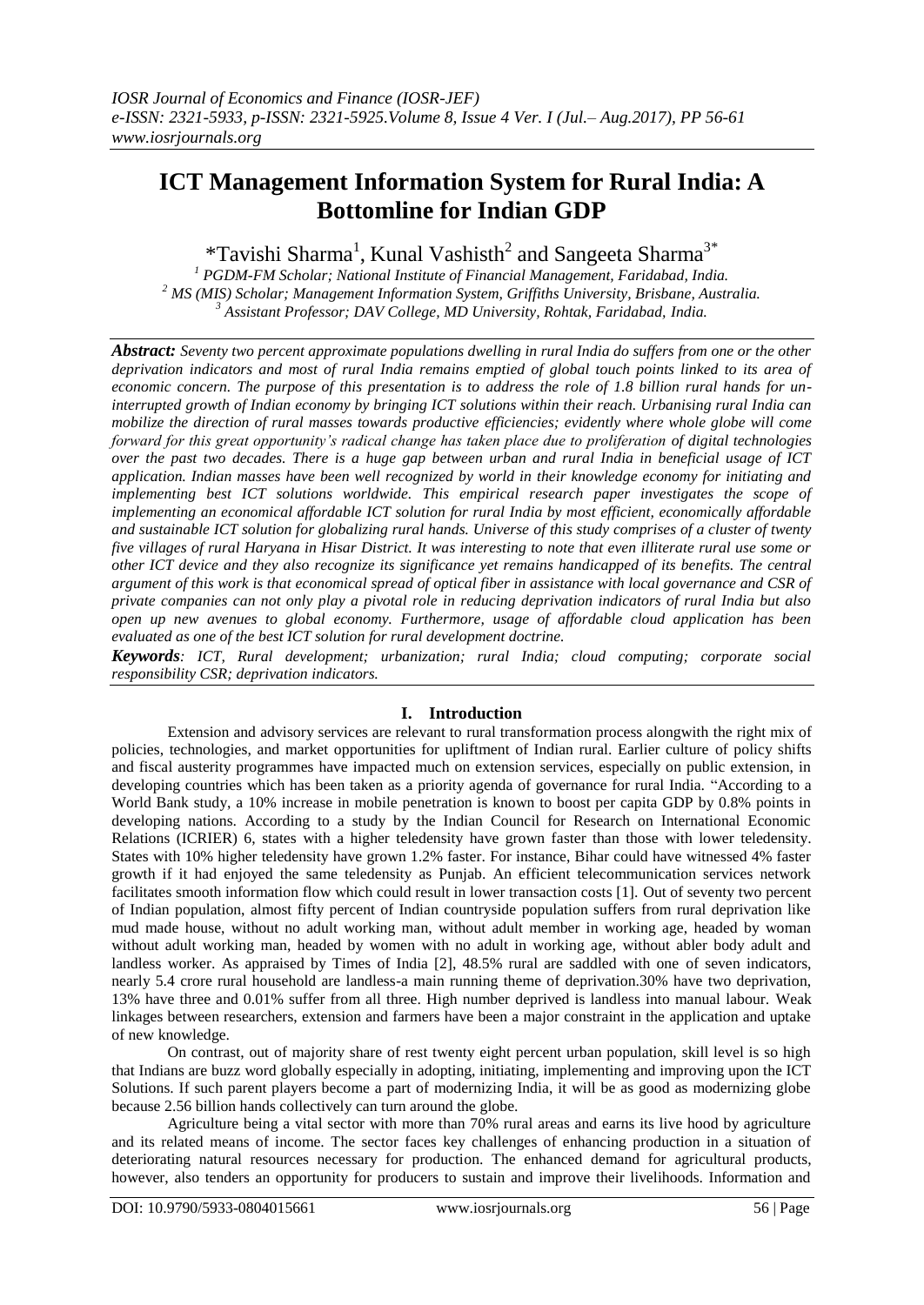communication technologies (ICT) play an important role in addressing these challenges and uplifting the livelihoods of the rural poor. Still it's redesigning and upgrading the infrastructure and building capacity of rural stakeholders to be benefitted from the new ICTs is critical.

Rural population being the majority of Indian population has the potential of making India an economic superpower and a developed country. Information is critical to the social & economic activities that comprise the development process. Telecommunications, as a means of sharing information, is not simply a connection between people, but a link in the chain of the development process itself [3].

The Government of India has launched the National Rural Livelihoods Mission (NRLM) under the Ministry of Rural Development (MoRD). The mission aims at creating efficient and effective institutional platforms of the rural poor enabling them to increase household income through sustainable livelihood enhancements and improved access to financial and selected public services. NRLM has set out with an agenda to reach out, and mobilize seventy million BPL households into self-managed Self Help Groups (SHGs) and federal institutions and support them through livelihoods collectives. In addition, the poor would be facilitated to achieve increased access to their rights, entitlements and public services, diversified risk and better social indicators of empowerment. NRLM also aims at harnessing the innate capabilities of the poor and complements them with capacities (information, knowledge, skills, tools, finance and collectivization) to deal with the rapidly changing external world.

The information technology revolution has played key role in socioeconomic development of the world and it has occupied the key place at the heart of global economic growth over the last several decades. Government of India is having an ambitious objective of transforming the citizen-government interaction at all levels to by the electronic mode (e-Governance) by 2020.Digital India – the dream project of the government and a blessing for the urban as well as rural citizens, is expected to help in connecting the dots of various projects, past and present, to bring India to a global platform. Hence, to ensure a sustainable growth and development of these rural people, the Government of India has introduced the National e- Governance Plan (NeGp) which seeks to lay the foundation with various projects, starting from the grass-root level, and providing impetus for long term e-governance within the country.

An affordable, subsidized and low cost ICT technology like Cloud Computing can certainly create a real time impact on urbanizing rural India. The Cloud allows information technology to be infused into the smallest hamlet of India and makes access to information available to the poorest of the poor to give them a better life, by empowering them with knowledge derived through the laptop or mobile phone connected to the Cloud. The Cloud has potential to drive down costs of e-Governance, education, medical care and other Government computerization initiatives. The Cloud bridges the great divide between rich urban India and poor rural India, and gives the same level playing field to all Indians.

Apart from an infrastructure challenge, the rural illiteracy which is around 40% is also coming in the way to success of implementation of ICT apps for rural. As reported by UNESCO [4], in countries where electricity remains a challenge, telephone communication facilities are also typically less than universal. For example, telephone communication devices are present in 14% and 11% of primary-level and 38% and 25% of secondary-level schools in countries like India. Affordable cost for the users and infrastructural development cost is also an issue which needs to be addressed. Cheaper IT tools/apps can prove to be a boon in transforming new India.

Summarizing, the Cloud services being scalable, agile and most economical; it permits regional language speaking literate Indians masses to make use of the information revolution and participate in governance for the future of the countryside Indian by allowing them to transact on the web in the Indian language of their choice which is a great miss as of today.

# **II. Appraisal Of Literature**

As per the World Bank report, a 10% increase in mobile and broadband penetration increases the per capita GDP by 0.81% and 1.38% respectively in the developing countries. If Digital India project could help increasing the broadband penetration across India (presently-7%) by 50% and mobile penetration in rural India (presently-45%) by 30% in next 2 years, the corresponding increase in GDP could be 9% which is true for India also. Indian ex-President Dr.APJ Abdul Kalam strongly felt that the problem of urbanization could be tackled by enabling equivalent infrastructure in rural areas or building satellite towns through 3 types of connectivity proposed by Dr.APJ Abdul Kalam namely: physical, electronic and knowledge.

Salesforce.com was the first entrant in 1999, which pioneered the concept of delivering enterprise applications via a simple website. The Cloud computing is a sensation of computing technology for encompassing affordably low cost; high operational efficiency; elasticity and scalability. Business Standard (2013), had reported out of India's rural population is 857,194,567million; rural literate population is 368million where 72 million claimed Internet users and 49 million active Internet users in rural India. The literature has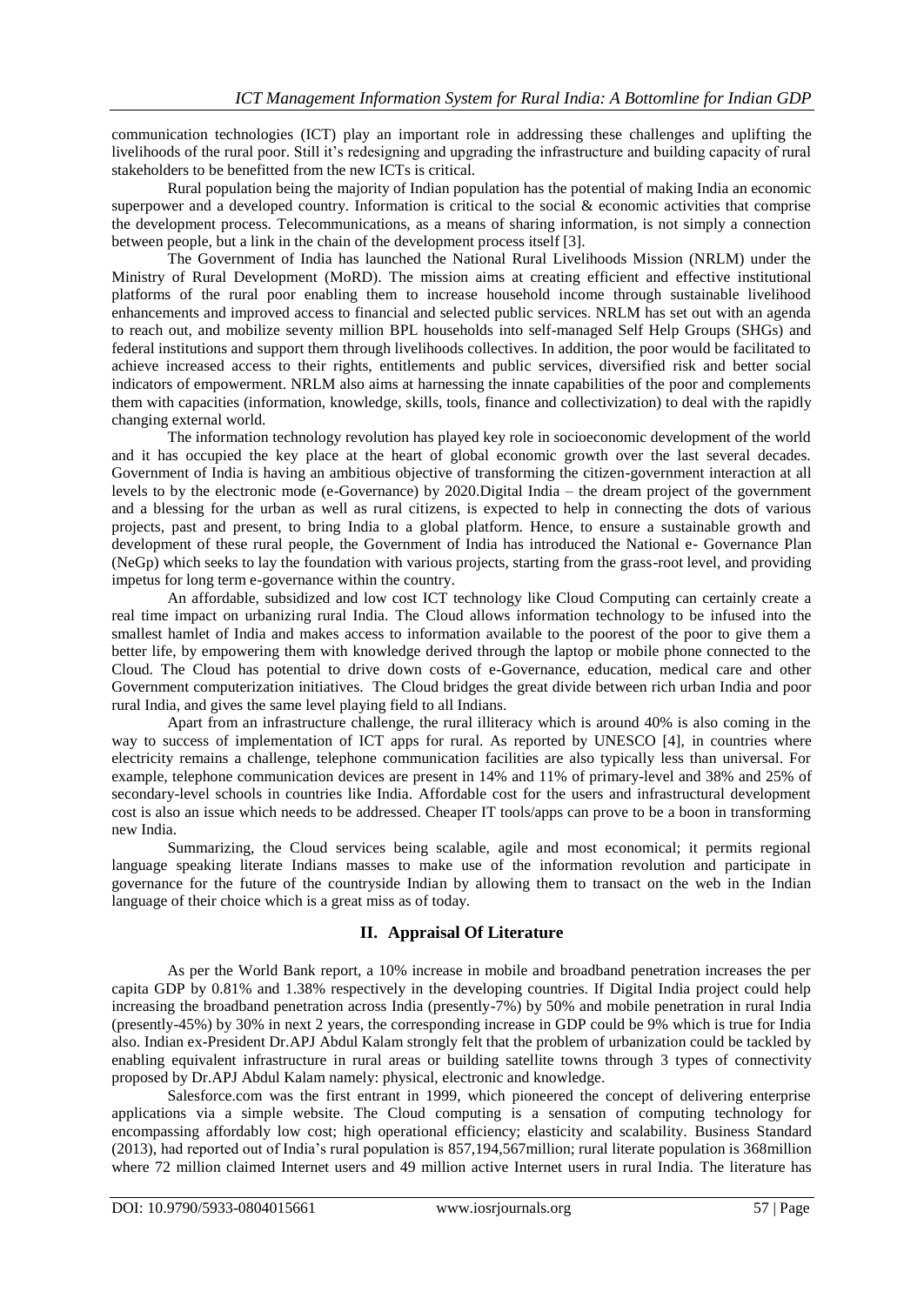traditionally concentrated on socio-economic conditions as determinants of the growth-poverty nexus. Wealth and income inequality, literacy rates, urbanization levels, mortality rates, etc. have been found to influence the degree to which growth reduces poverty [5].

Availability of connectivity up to Taluka level in India makes data connectivity a reality for rural India. This allows rural India to log on to the Hybrid cloud. An effort have also been made by some state governments, NGO's or so in this area of advantaging rural India by ICT, few examples. As Bhoomi, e-Seva, Gyandoot, Information Village, Dristi, Akaash Ganga, Shristi, Warna Wired Village, Akshya, Mahiti Sakti Kendra's per [6], "There is not only concern on how fast the "national pie" expands but specifically, how the increment to the national pie is distributed". Such growth enables the poor to actively participate in and significantly benefit from economic activity [7].

Growth reduces poverty but the degree to which this occurs will be conditioned by the level of inequality. Specifically, poverty will be more responsive to growth the more even and sustain the income distribution. An important implication of this is that growth will only translate into significant poverty reduction or eradication if the distribution of income does not deteriorate [8].

The contribution of growth to poverty declines can differ across sectors for several reasons. Suryahadi [9], suggest that while the direct impact of a sector's growth on poverty is likely to be small due to its dependence on the sector's population share, its indirect effect may be much greater because of labour mobility, and the linkages between the sector's growth with growth in other sectors.In June 2014, 60% of rural accessed internet and expected to suit up to 280 million [10]. With such a widespread usage, cost economics can be worked out using cloud computing technologies only. It is highly desirable to assess the suitability of an ICT solution having touch points such that maximum head counts can be covered. The cloud infrastructure is a composition of two or more clouds (private, community or public) that remain unique entities but are bound together by standardized or proprietary technology that enables data and application portability. Suitable policy designing and precise implementation in infrastructure, application development, and data warehousing areas collectively can transform rural governance and public life at grass root level in rural India [11].

Towards, implementation of ruralised ICT [12], highlighted that the Rural BPO programme provides subsidies to private companies and entrepreneurs in order to incentivize them to set up BPO centers in rural areas which would provide employment to rural citizens .Mckinsey [13] "The cloud," with its ability to deliver digital power at low cost and in small increments, is not only changing the profile of corporate IT departments but also helping to spawn a range of new business models by shifting the economics of "rent versus buy" tradeoffs for companies and consumers. Thus, the essence of ICT penetration has been strongly concluded by various researches as well as Government has launched certain derives for digitalizing Rural India – a step towards breaking the barriers of rural-urban divide for the overall and cohesive development of India [14],[15].

# **III. Statement of Problem**

Even after 68 years of independence, there is a big gap in living standard and other necessary opportunities for improved lifestyle of rural v/s urban Indians. There are ample availability and usage of ICT solution in urban and rural masses where 70% India dwells still remain a grey area. Whenever we visit our parental village, we get a huge respect from them irrespective of deprivation they suffer and their caring attitude makes us to feel some sort of guilty as we hardly care for such nice noble souls. By discussing the problems with our village community, we felt to bring their issues forward for their prosperity. In this empirical research paper, we are making an attempt to assess the impact of penetration of cloud based ICT solution helping the development of rural masses, which, in turn can impact the bottomline of national GDP.

# **IV. Research Methodology**

Twenty surrounding villages of our native Hisar district of Haryana state in India have been considered as sample size including our parent village. This cluster was easily accessible and was effective for getting feedback within our own resources. Three hundred villagers have been interviewed as sample size. Interview method was used alongwith personal contact program. These primary data were collected in predesigned questionnaire and tabulated in an array for further analysis and interpretation.

Following Hypothesis were made for testing the impact of cloud computing services in countryside India.

H01: Majority of Rural India is covered and benefited by some internet excess.

H02: Rural India does recognize that affordable cloud computing apps can turn their lifestyle.

H03: Illiterate men and women are a great hurdle in understanding the usage of ICT

H04: Government and corporate have made an enough efforts in implementing low cost cloud apps for rural.

H05: Strengthening rural India can be better addressed by public and corporate sectors.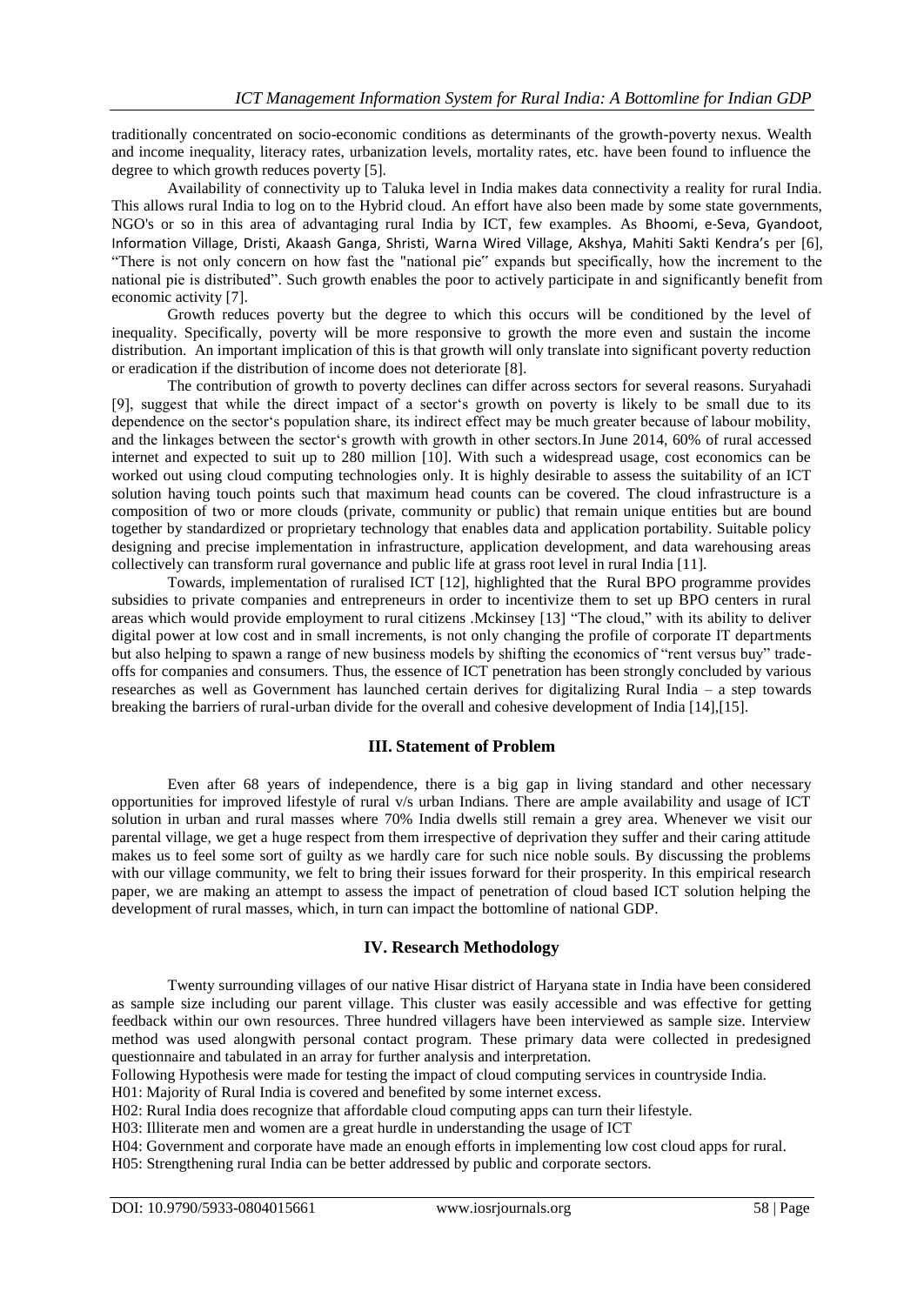# **V. Analysis and Interpretation**

For analyzing the study scientifically, all collected data has been arranged in the form of tables. Since, there is a big gap between "Yes" and "No", percentage variation has been selected for interpretation and decision making. Table-1 illustrates the assessment of rural masses as far as usage of ICT is concerned. The Table 1 represents the responses given by the respondents on various parameters linked to usage of internet excesses in rural area.

## **5.1 Discussion 1**

Table 1 exhibits that majority of rural masses are mostly connected with either TV or Radio or mobile phone. Thus, the TV, radio and mobile phones are most prevailing ICT apps valid for rural India. Hardly 10% of rural India is linked to internet excess and 22% are surveyed users of internet, mostly students and servicemen. It was surprised to note that support from rural Panchayats in providing Internet excess is hopeless; however, 33% schools have this facility. Thus, null hypothesis H01 stands rejected and rural excess to internet is a great miss. Formal computer education is around sixteen percent which cover the private coaching centers which is in contrast with H02 that rural masses recognize low cost cloud applications for empowering them. It was interesting to note that all rural are ready to spend on technology that gives an opportunity for their earnings. Thus the hypothesis that government and private sectors effort have shown impact on implementing low cost ICT Solution is sufficient stands rejected.

#### **5.2 Discussion-2**

Table-2 enumerates that the private companies have hardly any BPO centre in village are, rural are devoided from public recognized computer centre, still they strongly feel that students are interested in connectivity, multi-locational computer centre at village Mohalla can be of high impact to bring prosperity and cheaper ICT Solution like cloud apps can turn around their life in the area of agriculture, wage employment, health and education. The issue was further analysed for understanding the level of computer education in rural masses. Data collected through personal interview has been arranged in Table-3. To understand the popularity of computer knowledge, three groups were made. Group-1 comprises of males above 40 years, Group -2 is youngsters below 40 years and Group three comprised of all females.

| S. No. | <b>Parameter</b>                                                | <b>Responses</b> |          |               |
|--------|-----------------------------------------------------------------|------------------|----------|---------------|
|        |                                                                 | Yes              | No       | Percent "Yes" |
|        | Do you have TV in your house                                    | 179              | 71       | 72            |
|        | Possessing mobile is your lifestyle                             | 159              | 91       | 64            |
|        | Do you have Laptop/Desktop facility in house                    | 24               | 226      | 10            |
|        | At least one mobile is used by your family                      | 179              | 71       | 72            |
|        | Do you understand internet usage through mobile app.            | 56               | 194      | 22            |
| h      | Radio or TV is your favorite source of information              | 228              | 22       | 91            |
|        | Village Panchayats is equipped with Internet facility           | 15               | 235      | 6             |
| 8      | Do you have a landline phone                                    | 110              | 140      | 44            |
|        | Are you interested in technology giving an opportunity for your | 250              | $\Omega$ | 100           |
|        | prosperity at 2% of your earning?                               |                  |          |               |
| 10     | Your Panchayats facilitate you with Wi-Fi.                      | $\Omega$         | 250      | $\Omega$      |
|        | Is internet available in your village schools                   | 75               | 175      | 30            |
| 12     | Is there any formal computer education for rural residents      | 35               | 215      | 16            |

#### **Table 1.** Responses of rural on ICT usage

|  |  | Table 2 Responses of rural on ICT expansions support from urban India |  |  |
|--|--|-----------------------------------------------------------------------|--|--|
|  |  |                                                                       |  |  |

| S. No | <b>Parameter</b>                                        | Yes | No. | $%$ Yes |
|-------|---------------------------------------------------------|-----|-----|---------|
|       | BPO Company's office is near to your village            |     | 250 |         |
|       | IT Company office in the vicinity of village            |     | 250 |         |
|       | There are government coaching centres in villages       |     | 250 |         |
|       | Villages do have private computer coaching facilities   | 38  | 212 | 15      |
|       | Students are willing to learn computer courses          | 186 | 64  | 75      |
|       | Computer centre at your village connects to globe       | 58  | 192 | 23      |
|       | Multi-location computer centres develop village fast    | 189 | 61  | 75      |
|       | Nominal fee is charged for Wi-Fi facility in village    | 201 | 49  | 80      |
|       | Computerizing rural will be helpful in urbanizing rural | 180 | 70  | 72      |
| 10    | Presence of ICT will bring prosperity to rural          | 170 | 80  | 68      |
|       | ICT enhances education, health, agriculture in rural    | 142 | 108 | 57      |
| 12    | Cheaper cloud based ICT usage is acceptable to you      | 189 | 61  | 76      |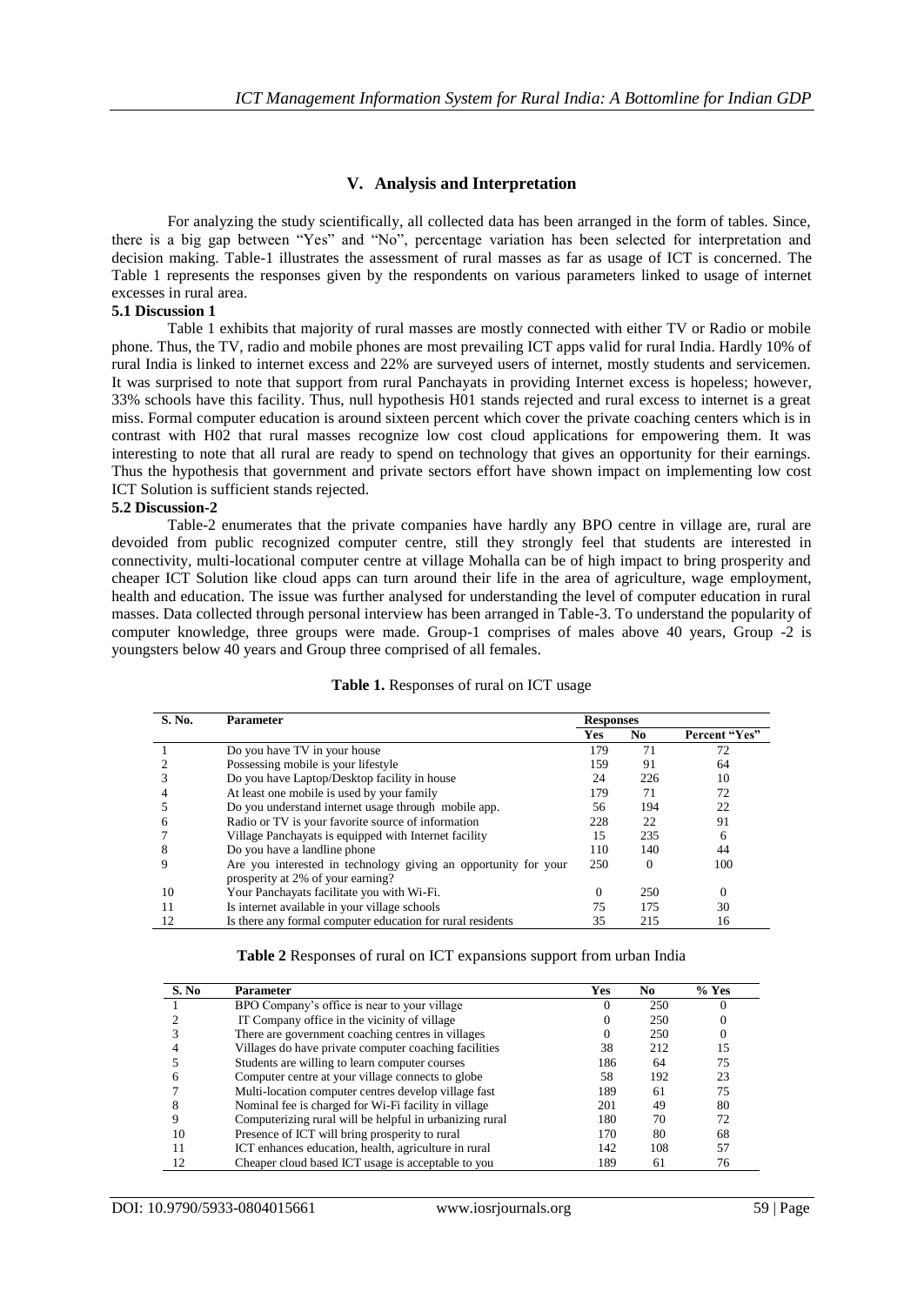| Group   | <b>Parameters</b>                             | Yes | No  | $%$ Yes |
|---------|-----------------------------------------------|-----|-----|---------|
| $Gp-1$  | Do you know the importance of computer        | 115 | 135 |         |
|         | Does any of your family member knows computer | 65  | 185 | 26      |
|         | Do you all know computer basics               | 26  | 224 | 10      |
| $Gp-2$  | Do you know basics of computer                | 86  | 164 | 34      |
|         | Do you understand the benefits of computer    | 190 | 60  | 76      |
|         | Do everyone in your family know computer      | 28  | 222 | 11      |
| $G - 3$ | Do you know computer                          | 54  | 196 | 21      |
|         | Have you seen it                              | 140 | 110 | 56      |
|         | Can you operate computer                      |     | 245 | ↑       |
| General | Is there optimum computer education facility  |     | 227 |         |

**Table 3** Responses of Rural India on exposure to ICT

## **Table 4** Exploring user free ICT model for Rural India

| S.No. | <b>Parameters</b>                                                                   | Yes  | No. | $%$ Yes |
|-------|-------------------------------------------------------------------------------------|------|-----|---------|
|       | Panchayat sponsored free computer centre is highly desirable                        | 208  | 42  | 83      |
|       | Panchayat sponsored Wi-Fi will put you at par with urban                            | 158  | 92  | 63      |
|       | ICT-Infrastructure needs to be extended by govt/Panchayat                           | 222. | 28  | 89      |
| 4     | Private server hosting will be successful in village                                | 167  | 83  | 67      |
|       | Clusterised cloud usage will be a viable Solution                                   | 198  | 52  | 79      |
| 6     | Cloud companies entering in rural area will be a great success                      | 187  | 63  | 75      |
|       | There is a good scope to cover group of villages/ cluster by Cloud Service Provider | 192  | 58  | 77      |
| 8     | Cloud services will be fast realized by Public - Private Partnerships.              | 205  | 45  | 82      |
|       | Cloud ICT can urbanize the rural India at fast pace                                 | 187  | 63  | 75      |
|       | Average                                                                             |      |     | 77      |

## **5.3 Discussion-3**

The Table 3 shows that computer literacy in youngsters is 34%, among adults above 40 years is by 10%, while in female category it worst @ 2%. One of the reason for this is that there is only 9% computer facility available contributing a lot to this degrading level. Thus, illiteracy of rural residents is a big hurdle to make ICT impact on rural India which is not in line with null hypothesis (H03) interpreting that illiteracy among rural masses is coming on the way for penetrating ICT-apps in rural India.

## **5.4 Discussion-4**

The Table 4 clearly spells that an overall of seventy seven percent rural masses feel that public, government and private sector can play a great role in urbanizing rural India by their initial contribution which is in line with H05 and in this case this hypothesis that "Strengthening rural India can be better addressed by public and corporate sectors" stands true.

# **VI. Conclusions**

Undoubtedly, Indians are on top in the world as  $IT -$  knowledge bank and are leaders of the most sophistic ICT-applications yet India is still backward on this front, something like a shadow below a lamp. Study exhibits that there lies a big gap in understanding, deployment and application coverage of ICT-tools among rural and urban masses. A bridging arrangement is missing for realising its absolute benefits.

Secondly, the illiteracy among Indian rural, that too of a 40% quantum is coming on the way. Its elimination is doable by making the rural educated at block level and village level. Role of Panchayats, a village civil body needs to be highly penetrating. Free internet access at specified locations in a village can prove effective in the awareness of old adults, mastering the young generation while schools can take up all students as per class level. It should be an essential part of students' curriculum by tenth standard education.

Thirdly, in urban India, there are almost all global companies in internet business. At the same time lot of fiber is spread all over India. To make internet penetration, either government or private sector or affordable technology or all together, can bring a turaround.Thus, government being committed to digitalized India and Cloud-Computing being in its place for affordability; its implementation is bound to make miracles not only for India but for the rest of the world.

Finally, role of small civic bodies like Panchayat (Rural civic body) and Block Samiti's (Group of villages' civic body) under the supervision of Taluka and District HQ can make the ICT-turnaround happen, thereby making a bridge between rural and urban India. Extension services of BPOs to rural area, a publicprivate parternerships, will strengthen it further. Penetration of ICT to rural India will not only enhance Indian GDP but also bring laurels to rest of the world. Also, ICT enabled education in rural areas can be an innovative option to fill this literacy gap and to upgrade the teaching-learning process in the rural schools for tapping the huge reserves of human resources.